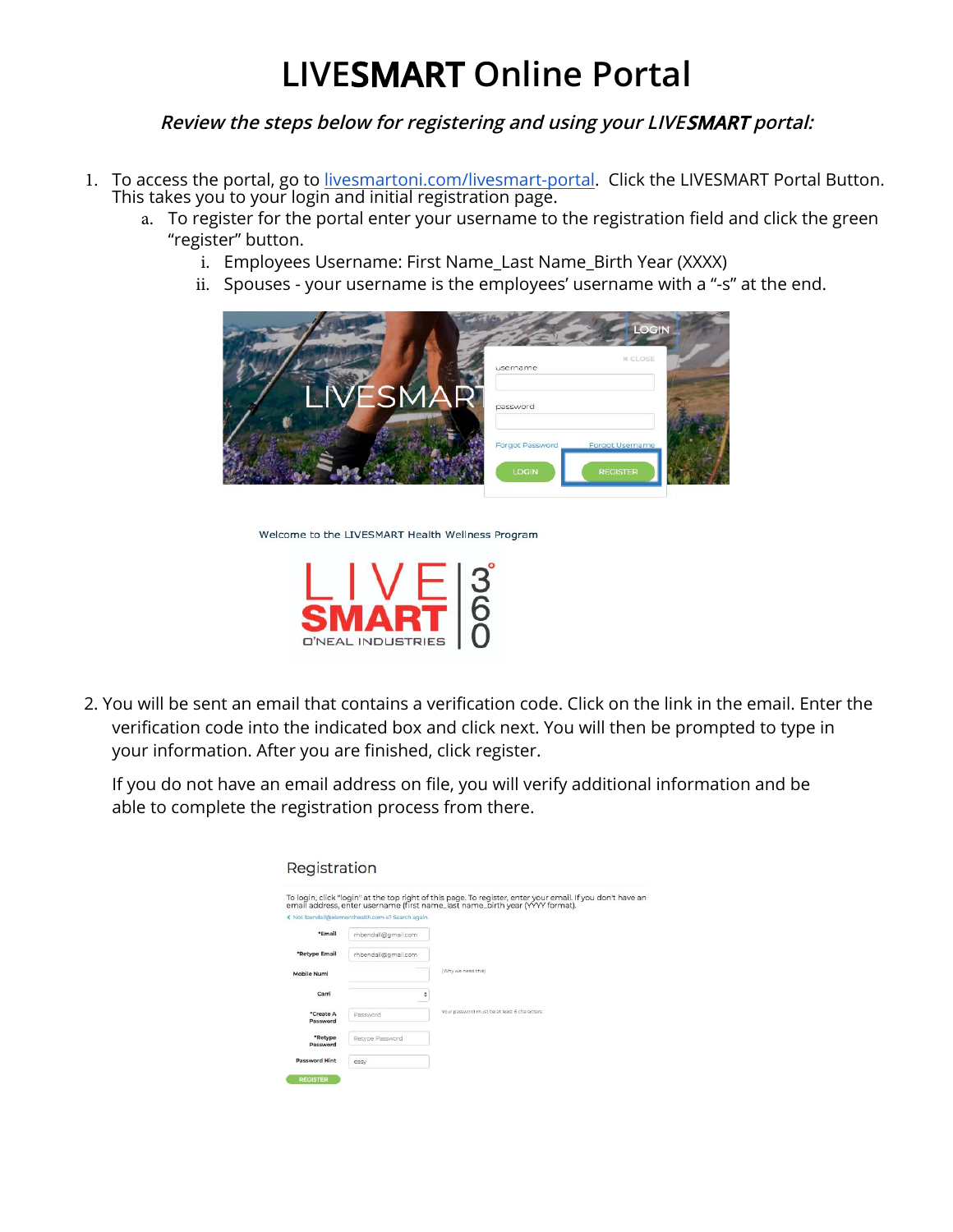- 3. The homepage of the portal will be displayed. At the top you will see five graphics: Rewards, Campaigns, Assessment and Screening, My Tracker, and Premium Reduction.
- 4. The **Rewards Page** lists the activities to be completed based on your club status such as your annual screening, coaching and campaigns. You will be able to see the activities you have completed and which items are still pending. You can also submit campaign information and fitness reimbursement applications on this page by clicking the checkbox and uploading your document.

| 6<br>D'NEAL INDUSTRIES<br><b>Click here for more information on</b><br><b>LIVESMART</b> | <b>REWARDS</b>                 | CAMPAIGNS                                   | -alla-<br>$\vee\Box$<br><b>DD</b><br>ASSESSMENT &<br>SCREENING                                                                | MY TRACKER    | PREMIUM REDUCTION            | Menu $\equiv$ |  |
|-----------------------------------------------------------------------------------------|--------------------------------|---------------------------------------------|-------------------------------------------------------------------------------------------------------------------------------|---------------|------------------------------|---------------|--|
|                                                                                         | <b>REWARDS</b>                 |                                             |                                                                                                                               |               |                              |               |  |
|                                                                                         | <b>LIVESMART Participation</b> | ☑<br><b>Activities</b><br>November 2018 (0) | Pending<br>My Points: 0 My Level: No Level<br>Record your activity and earn rewards<br>See your company's honesty policy here | <b>Prizes</b> | <b>Hide All</b><br>Points: 0 |               |  |
|                                                                                         |                                |                                             | I completed my LIVESMART_Informed_Consent.pdf to participate in LIVESMART                                                     |               | $\bf{0}$                     |               |  |
| ◯                                                                                       |                                |                                             |                                                                                                                               |               |                              |               |  |

5. The **Campaign Page** will show current campaigns and challenges. You may complete the current campaigns on this page instead of completing a paper tracker.



You have no upcoming campaign or challenge. Look out for information about your next campaign or challenge.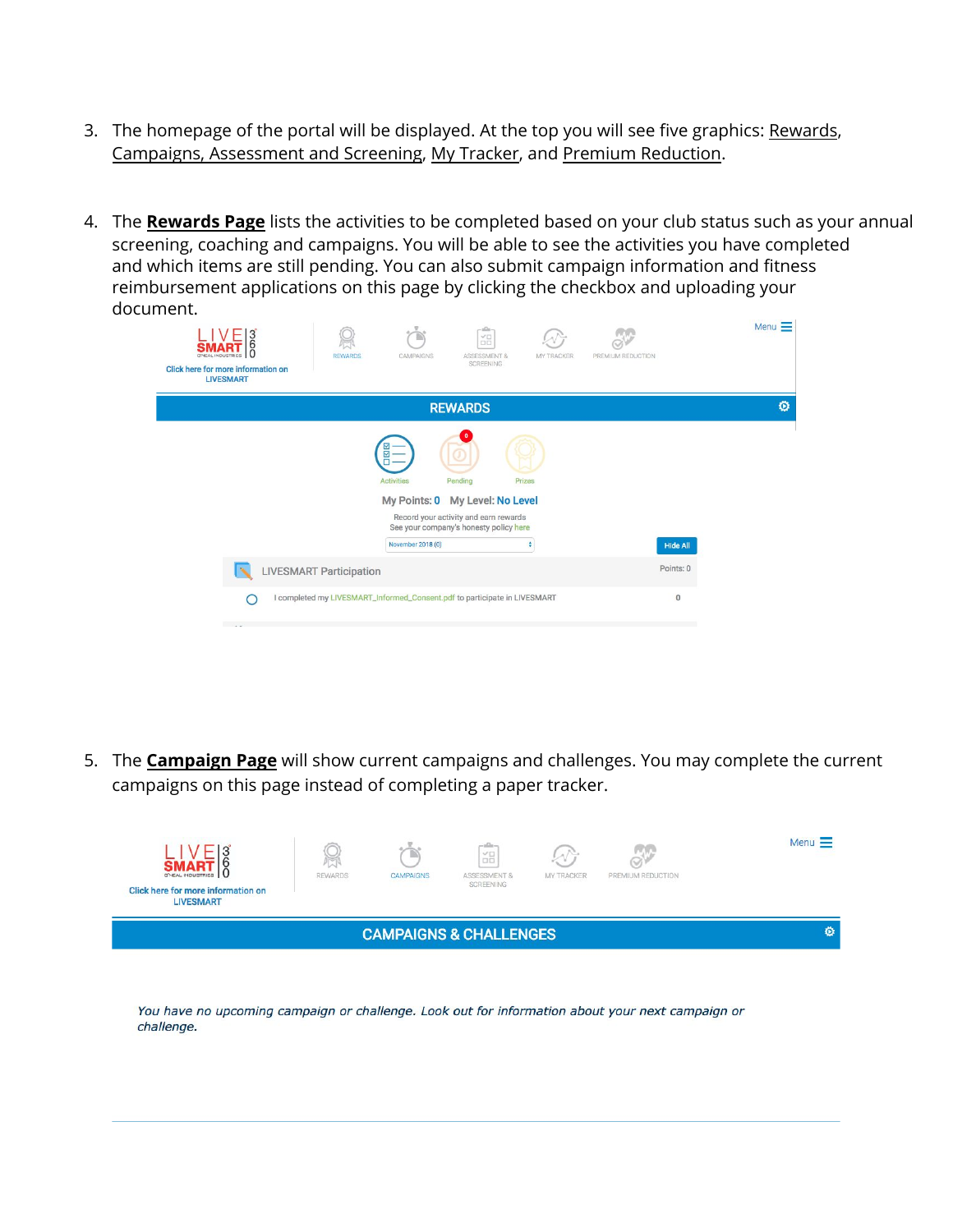6. The **Assessment and Screening Page** shows your health report card based on your Personal Health Assessment questionnaire results. You can also review your LIVE**SMART** biometric results here.

| 500<br>$LIVE$<br>SMART<br>Click here for more information on<br><b>LIVESMART</b>                                                            | REWARDS | CAMPAIGNS          | $-$ and $-$<br>$_{\square\Box}^{\vee\Box}$<br><b>ASSESSMENT &amp;</b><br><b>SCREENING</b> | <b>MY TRACKER</b>     | PREMIUM REDUCTION | Menu $\equiv$ |  |  |
|---------------------------------------------------------------------------------------------------------------------------------------------|---------|--------------------|-------------------------------------------------------------------------------------------|-----------------------|-------------------|---------------|--|--|
| <b>ASSESSMENT &amp; SCREENING</b>                                                                                                           |         |                    |                                                                                           |                       |                   |               |  |  |
|                                                                                                                                             |         | <b>Report Card</b> | History                                                                                   | Screening<br>Reminder |                   |               |  |  |
| <b>Health Report Card</b><br>Set a goal in My Tracker                                                                                       |         |                    |                                                                                           |                       |                   |               |  |  |
| It appears that you have not finished the Personal Health Assessment, would like to complete it now? if so, you can do so by clicking here. |         |                    |                                                                                           |                       |                   |               |  |  |
|                                                                                                                                             |         |                    |                                                                                           |                       |                   |               |  |  |

7. The **My Tracker Page** is a place to track exercise, food intake, or other health metrics. You can sync a device like a Fitbit, Garmin, or Apple Health device to automatically track your activity.

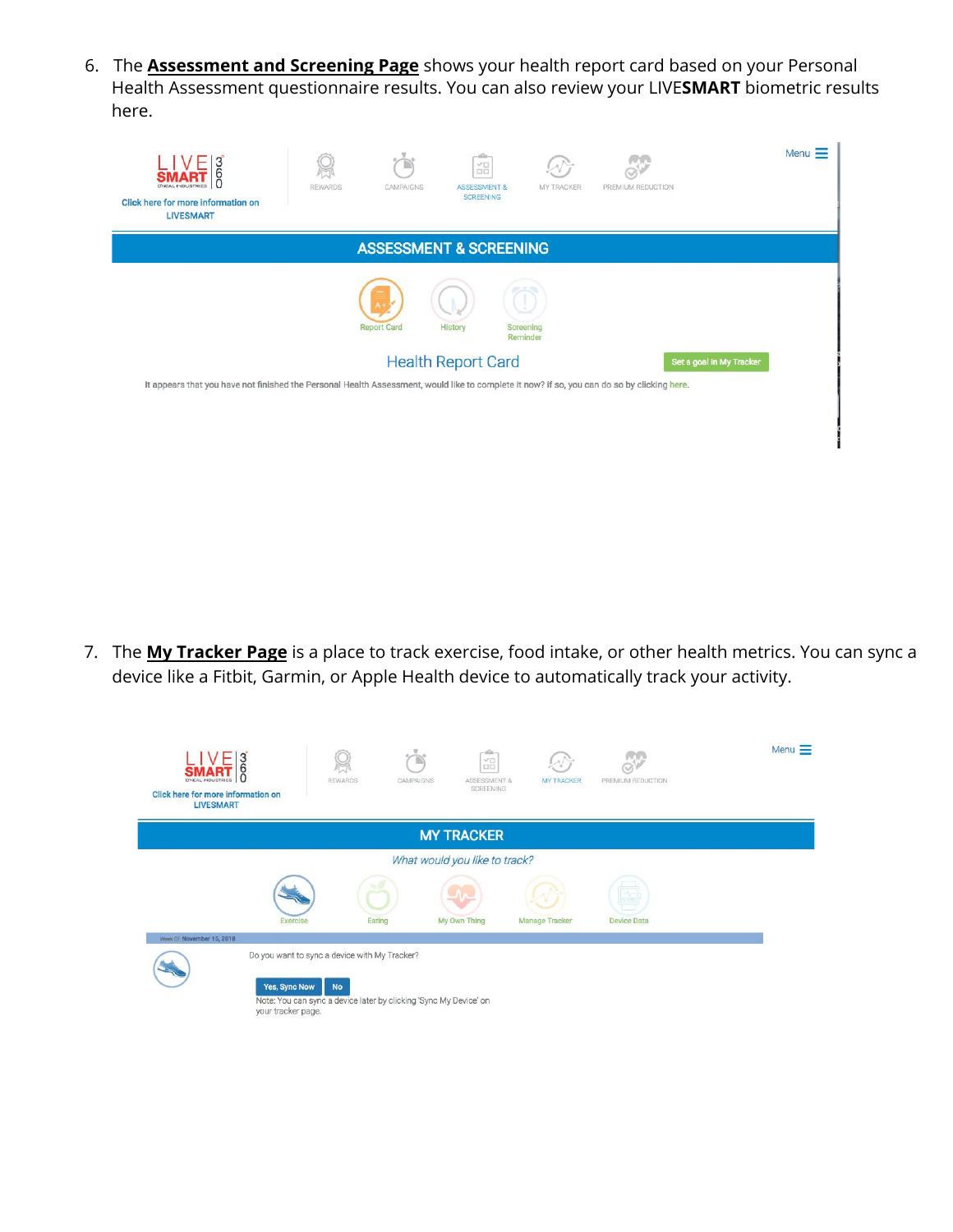8. Lastly, the **Premium Reduction** page provides a status report of your requirement completion towards earning your LIVE**SMART** incentives including rewards cards and insurance premium reduction. \*Note: if your spouse is covered on ONI insurance, they must complete their requirements too for you to earn your LIVE**SMART** insurance premium reduction.

| Click here for more information on<br><b>LIVESMART</b>                                                                                                                                                                                                                                                                | REWARDS | CAMPAIGNS | $-$ photo-<br>$\vee \square$<br><b>DD</b><br><b>ASSESSMENT &amp;</b><br><b>SCREENING</b> | <b>MY TRACKER</b> | <b>PREMIUM REDUCTION</b> | Menu = |
|-----------------------------------------------------------------------------------------------------------------------------------------------------------------------------------------------------------------------------------------------------------------------------------------------------------------------|---------|-----------|------------------------------------------------------------------------------------------|-------------------|--------------------------|--------|
|                                                                                                                                                                                                                                                                                                                       |         |           | <b>PREMIUM REDUCTION</b>                                                                 |                   |                          |        |
| <b>Premium Reduction</b><br>Status: O Incomplete                                                                                                                                                                                                                                                                      |         |           |                                                                                          |                   |                          |        |
| ○ Annual Health Screening<br>To complete your annual screening, check LIVESMART's summer tour schedule or send in your screening results from your medical provider using the LIVESMART Qualification Form.                                                                                                           |         |           |                                                                                          |                   |                          |        |
| ○ Annual Health Coaching<br>To complete your annual health coaching you will need to have complete your screening onsite with a health coach or had your provider send in a completed Qualification Form. LIVESMART will contact you to<br>complete your health coaching following receipt of your screening results. |         |           |                                                                                          |                   |                          |        |
| ○ Follow-up Health Coaching                                                                                                                                                                                                                                                                                           |         |           |                                                                                          |                   |                          |        |

- **9. Fitness reimbursement Submission** to submit your fitness reimbursement application, follow the steps below:
	- a. Visit the rewards page in your portal.
	- b. Scroll down to the bottom and check the Fitness Reimbursement
	- c. Upload your application, fitness log, and proof of payment into the portal and click the submit